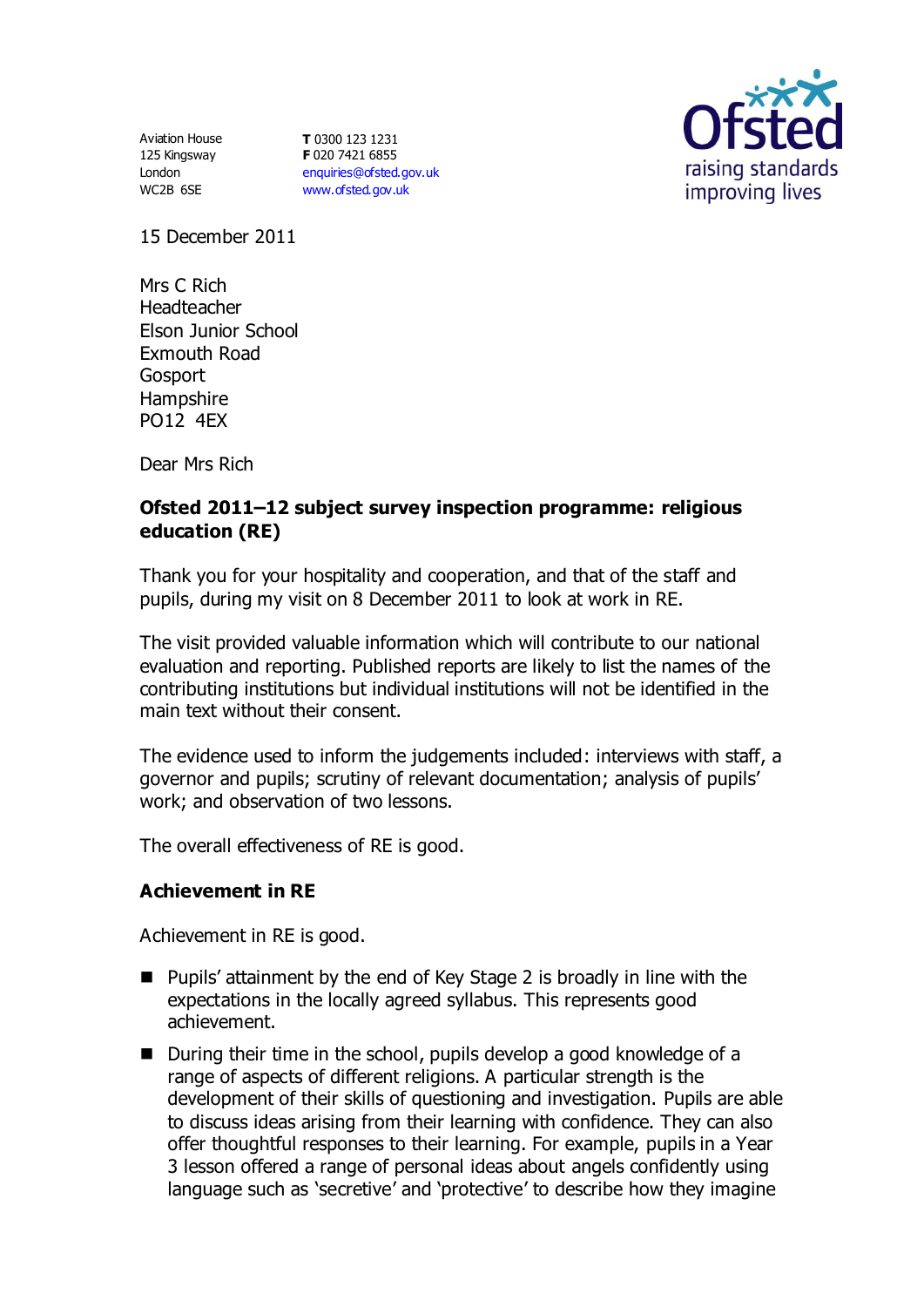their qualities. Pupils are sometimes less confident in their more in-depth and systematic understanding of different religious beliefs.

- The quality of learning in RE is good. Pupils collaborate well and can participate effectively in structured philosophical discussion. In one Year 5 lesson, for example, pupils debated the concept of power arising from their engagement with the story of the Noah and the flood. They can also undertake independent research and use a variety of strategies to record and present their work.
- **Pupils enjoy RE. Their behaviour in lessons and attitudes towards their** learning are excellent. They can explain the value of RE and recognise how it helps them to become more understanding of different points of view.

### **Quality of teaching in RE**

The quality of teaching in RE is good.

- $\blacksquare$  In the lessons observed the learning was managed very effectively to ensure that all pupils made good progress. A variety of imaginative and well structured approaches was used to secure the pupils' active involvement in their learning. Some outstanding use was made of reflection and discussion to enable the pupils to deepen their thinking and understanding. Teachers encourage pupils to work independently and use a wide range of skills to research and present their findings, including some good use of information and communication technology.
- Although teachers generally have a good level of subject knowledge, the quality of planning across the school is variable. For example, while much of the teaching embodies a clear enquiry-based approach to learning, this is not yet fully consistent across all the planning. Occasionally, the teaching can lose focus on the main purpose and direction of the topic. On these occasions pupils cannot always see how their learning links together.
- Work in RE is marked regularly but the comments do not always include a clear focus on their progress in the subject. The school has identified the need to develop a more systematic approach towards the recording of pupils' progress in RE.

### **Quality of the curriculum in RE**

The quality of the curriculum in RE is good.

- $\blacksquare$  The provision for RE meets statutory requirements and follows closely the curriculum guidance and materials provided by the local authority. The scheme of work is in the process of development and is being trialled this year.
- $\blacksquare$  The curriculum incorporates work on a range of religions, re-visiting Christianity each year. The long-term planning identifies the key concept and content to be explored in each unit. The provision incorporates a flexible approach towards the delivery of RE. It offers a variety of areas for investigation with good opportunities to embrace the wider school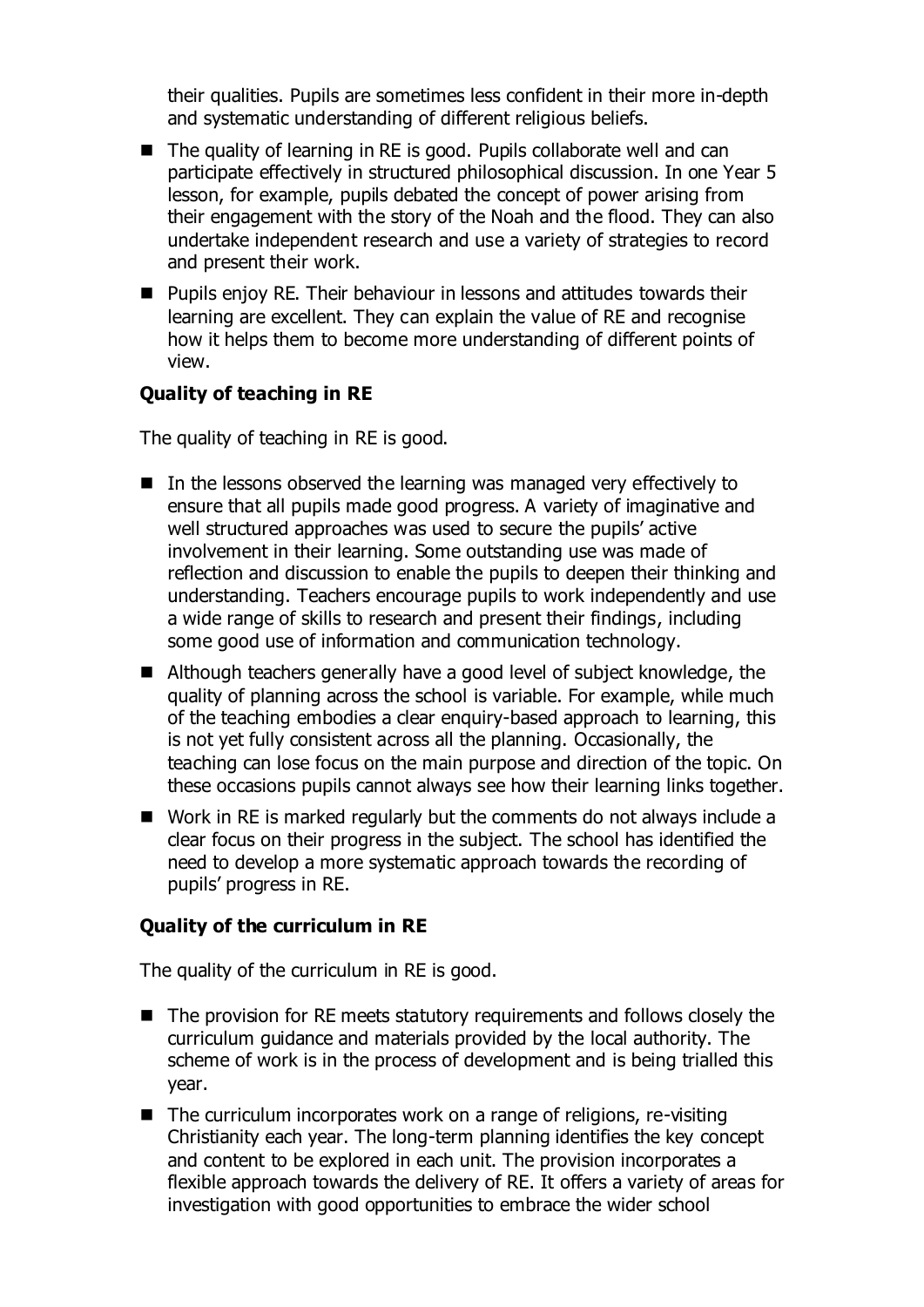priorities of developing literacy and oracy, enquiry skills and 'philosophy for children' approaches. Although there is progression in the level of work required across the key stage, the school is aware that it needs to evaluate carefully whether the pupils' understanding of different religions is being extended systematically.

- $\blacksquare$  The best planning is impressive and identifies the overarching objectives of each unit, a well-defined process of enquiry and highlights assessment opportunities. In other cases, the planning, while detailed, does not incorporate a clear enough focus for the learning and is unsure about how pupils' progress with be assessed.
- The subject makes a positive contribution to all aspects of pupils' spiritual, moral, social and cultural development. Good use is made of the immediate local community to enrich the pupils' learning. Local clergy and parents from minority religious communities make a positive contribution to the learning. The school has not found it easy to develop links with other religious communities in the region and opportunities to visit a variety of places of worship are limited although this is a priority for development in the action plan.

#### **Effectiveness of leadership and management in RE**

The effectiveness of leadership and management in RE is good.

- RE benefits from enthusiastic and committed leadership. It is wellsupported by the senior leadership team and has a high profile in the wider life of the school. The subject leader is well-informed about the approach to RE in locally agreed syllabus and has developed a good level of subject expertise.
- The process of reviewing, monitoring and improving RE is currently satisfactory. Action plans tend to focus on management tasks rather than raising standards and the pattern of monitoring needs a sharper focus. A recently produced 'Next steps' document is bringing more rigour to this process with an emphasis on extending challenge and developing the assessment arrangements.
- Staffing and resourcing are good. Some RE is delivered by higher level teaching assistants as part of planning, preparation and assessment time. There is a recognition that these arrangements need to be supported and managed carefully.
- Opportunities for training are satisfactory. The subject leader is involved in a local support group and maintains links with the local RE resource centre. A focus for professional development within school has been on working alongside staff informally and on supporting the newly qualified teacher. Recent opportunities for more formal whole staff training in RE have been limited.
- $\blacksquare$  A key strength of RE is the contribution it makes to, and the way it reflects, the wider priorities, commitments and values of the school.